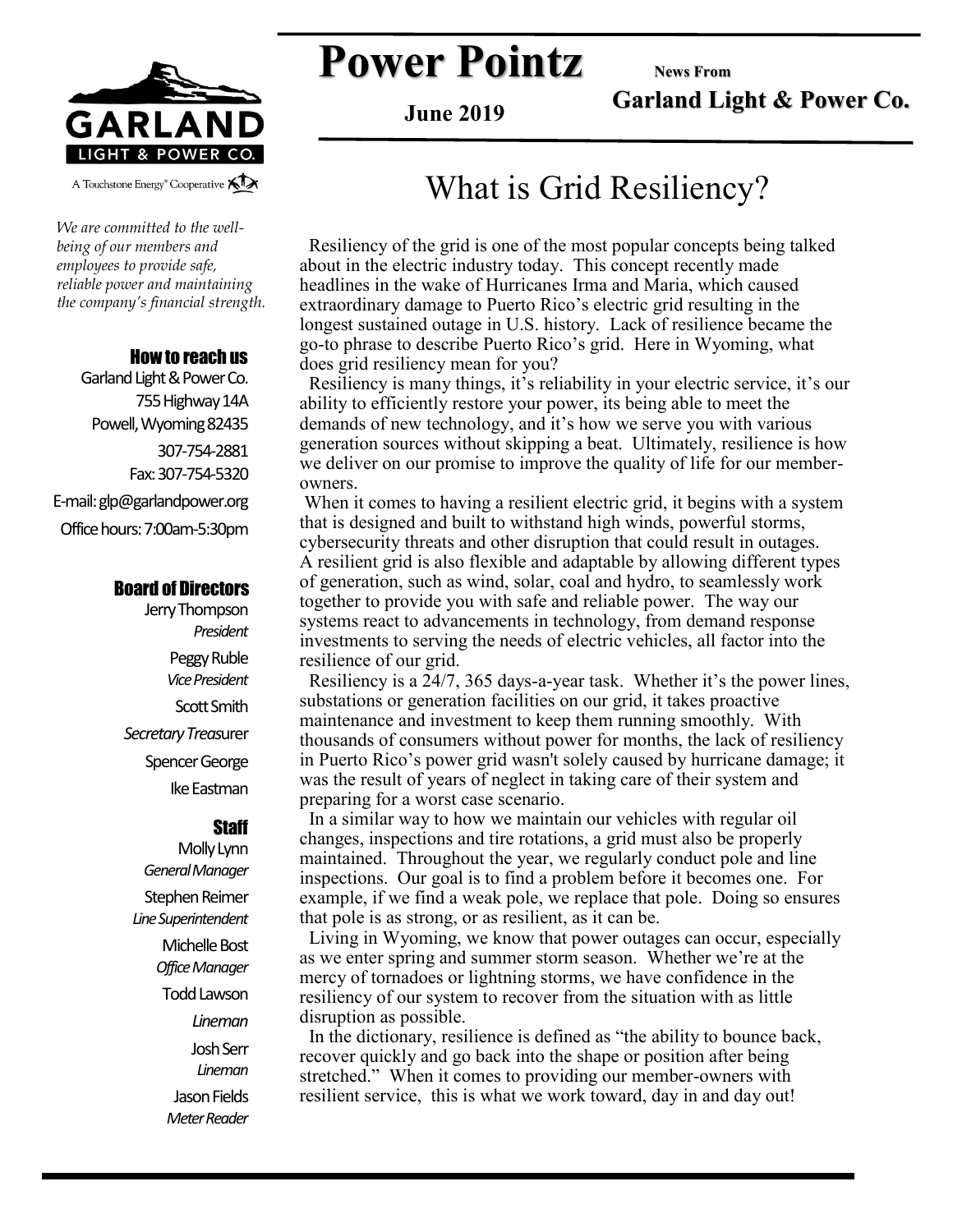### Buy Dad a TV for Father's Day

 If you are planning to drop a bundle of cash on a souped-up TV for Dad this Father's Day, shop wisely. Here are four things to consider when buying a TV that will be the best fit for your deserving dad:

- 1. Screen size. Plenty of shoppers make the mistake of buying the biggest screen they can afford, but that's not the best way to choose a TV. If you like to sit close to the TV while watching, for example, a smaller screen might be better than a large one. If you have a large screen, you'll get optimal viewing if you sit pretty far away. The pros recommend buying a set that's between 40 and 65 inches, depending on the size of the room.
- 2. 4K or 1080p. An ultra-high definition TV, also called a 4K, has a much higher resolution than a regular high definition also known as a 1080p. So, if you want an extra large TV, and dad likes to sit close while watching, a 4K might be the better choice.



3. Smart TV. A TV that's connected to the Internet can access online streaming video services like Netflix, and some have web browsers. The higher end models have apps, recognize voice commands and can project what you're viewing on your smart phone from the screen.

4. HDR. Product reviewers say a set with HDR (high dynamic range) compatibility has superior color and contrast between the brightest whites and the darkest blacks. While little HDR content is available now, it could be the next big thing.

## Turn Out The Lights Without Making A Move

 If you're tired of reminding everyone in your house to turn off the lights when they leave a room, install light switches that do it for them.

 Motion-sensing light switches contain small sensors that detect movement in a room. When they sense motion, they turn the lights on, and when all is still, they switch the light off.

 Buy a good quality model that is not so sensitive that it will flick on the lights every time a fly buzzes into the room. On the other hand, avoid models that only sense major movements, or you'll wind up waving your hands at the sensor every time you are working at your computer or watching TV and the switch thinks the room is empty.

 The switches are easy to install on your own by removing your existing switch and face plate, and disconnecting the wires. Reconnect the wires to the motion activated switch, screw it back into the wall, and reattach the face plate.

 Of course, you should shut the electricity off at the breaker before installing the switch. For rooms that you use most during the day, install a motion sensor switch that also detects daylight. It will switch the light on only when there is motion and the room is too dark.

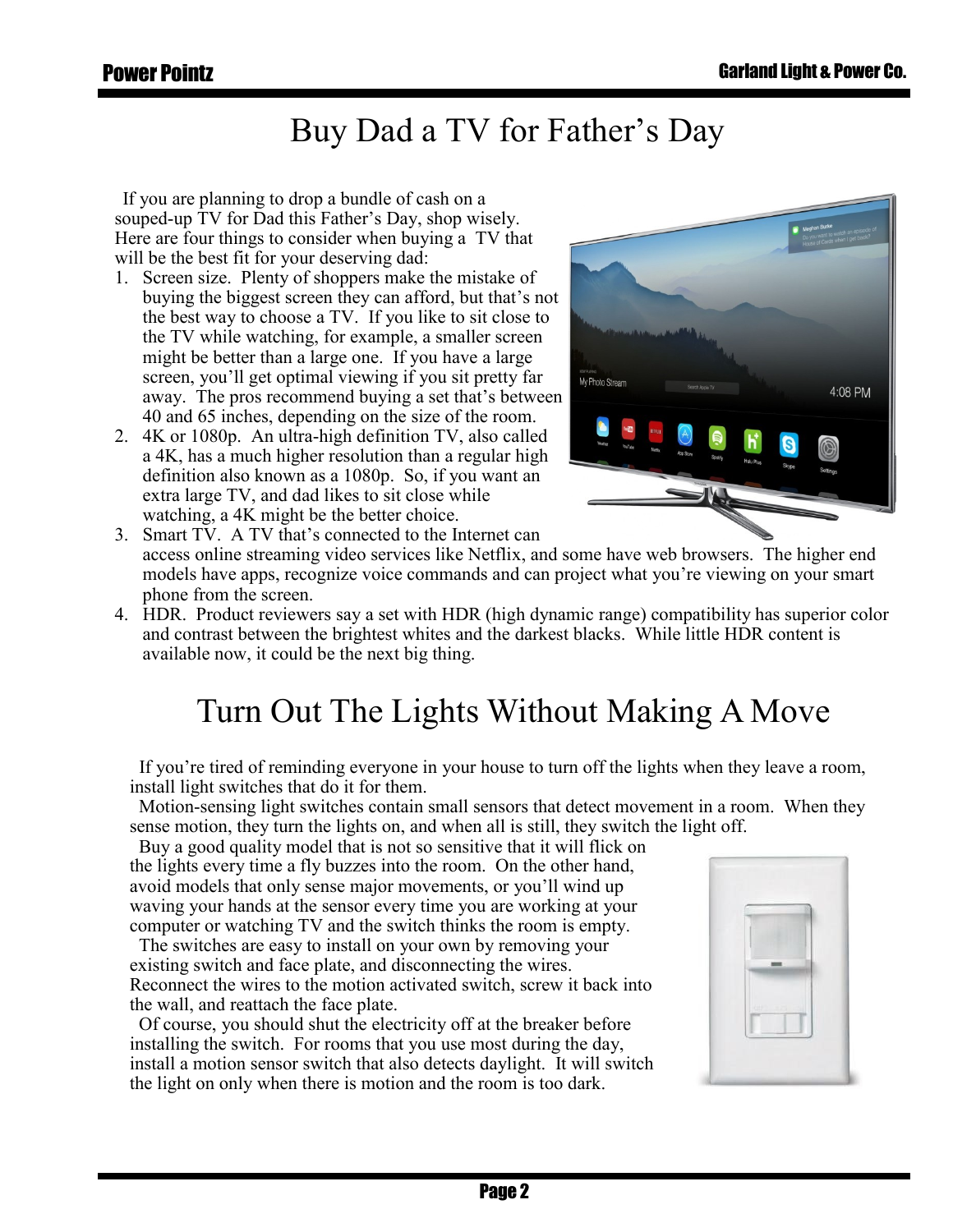

### Message from Molly

 There continues to be a lot of focus on citizens being prepared for catastrophes. Natural disasters such as floods, fires, tornadoes, high winds, sleet, snow, and freezing rain, acts of terrorism, cyber-attacks, and geomagnetic disturbances (GMD) are just a few of the events that threaten our way of life, and, of course, the power grid.

 Many of you are already planning for such an event by purchasing generators, stockpiling food, and making emergency plans with your families. The kit information contained here has been distributed by the State of Wyoming in order to provide you with a simple two- week inventory of important supplies.

 The staff at your cooperative also takes these threats seriously and works to ensure the system will withstand severe conditions. In addition, we work with city, county, and state officials to train on what to do in case of emergency situations and how we will coordinate our resources to ensure everyone is taken care of.

We also partner with WAPA and Tri-State so that in the event there is a significant power outage, we will work together to get your power on as soon as possible.

 This is also a good time to let us know if anyone in your household relies on a powered device for medical purposes such as an oxygen tank. This helps us prioritize our distribution to those who need it the most if we do experience a large-scale power outage.

 While we sincerely hope nothing disastrous ever happens, we can all mitigate the effects by being properly prepared.